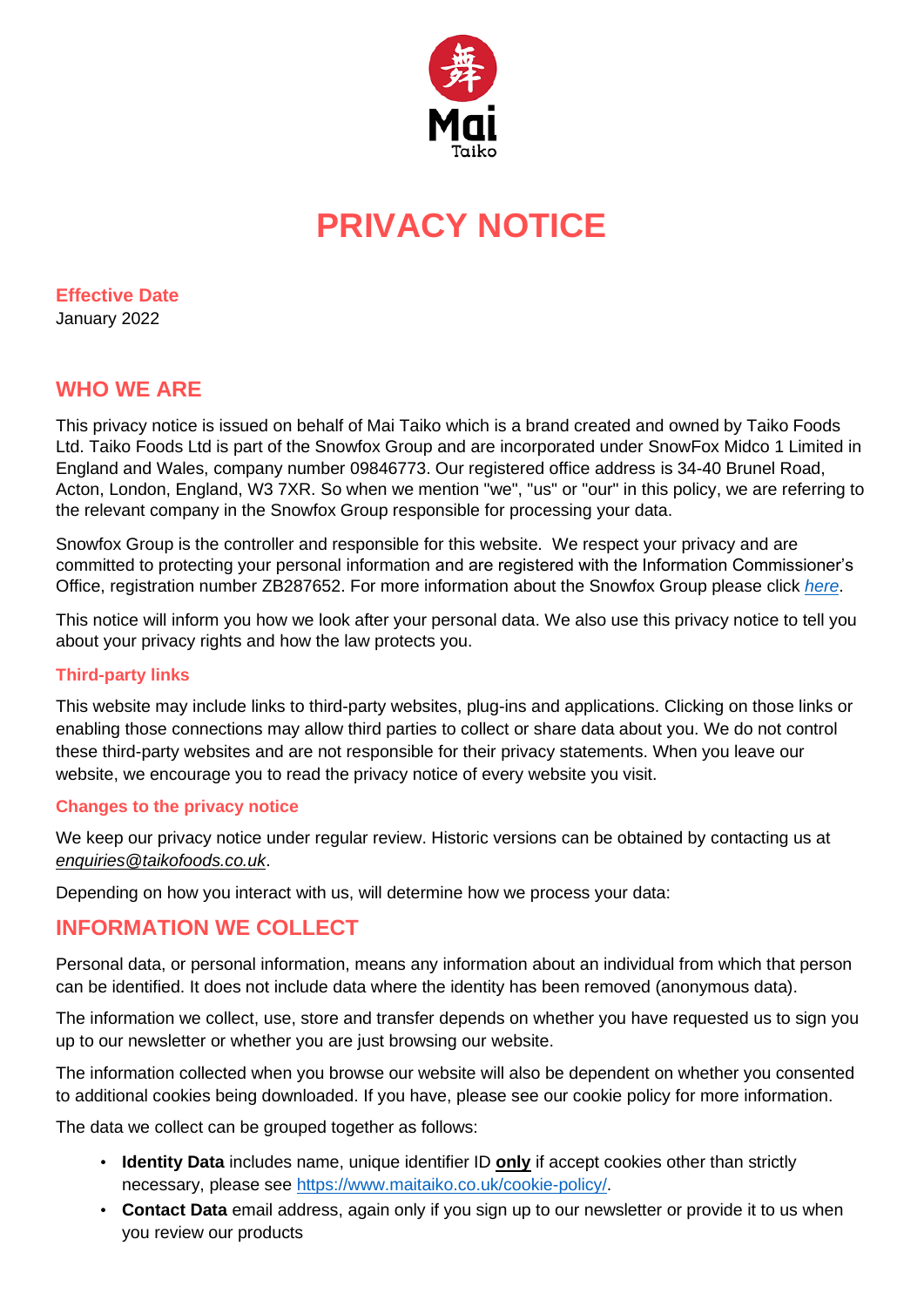- **Technical Data** includes internet protocol (IP) address, browser type and version, time zone setting and location, browser plug-in types and versions, operating system and platform, and other technology on the devices you use to access this website
- **Marketing and Communications Data** includes your preferences in receiving marketing from us and our third parties and your communication preferences
- **Usage Data** includes information about how you use our website and URLs visited, this will be dependent on what cookies you have consented to

#### **Special categories of personal information**

We do not process any sensitive personal data of website users.

## **HOW WE COLLECT YOUR DATA**

We use different methods to collect data from you including through:

- **Direct interactions.** You may give us your Identity and Contact Data by filling in forms or by corresponding with us by post, phone, email or otherwise. This includes personal data you provide when you:
	- o enquire about our products
	- o request marketing to be sent to you
	- o give us feedback or contact us
- **Third parties** such as Facebook, Instagram and Twitter.

## **HOW YOUR DATA IS USED**

In simple terms we use your data when you complete the "Sign up for Mai Travels, new products and promotions" form to hear all the latest news, views, offers, competitions and menu information.

Alternatively we may use your visit and movement around our website to assess the effectiveness of the website.

The table below details specifically how we may use your data when you are a Website Visitor:

| <b>Purpose/Activity</b>                                                                                                                                                                                                                                                                                                    | Type of data                | <b>Lawful basis for processing</b><br>including basis of legitimate<br><b>interest</b>                                           |
|----------------------------------------------------------------------------------------------------------------------------------------------------------------------------------------------------------------------------------------------------------------------------------------------------------------------------|-----------------------------|----------------------------------------------------------------------------------------------------------------------------------|
| To register you as a new customer<br>and provide you with our newsletter<br>as requested when you complete the<br>"Sign up for Mai Travels, new<br>products and promotions" form                                                                                                                                           | (a) Identity<br>(b) Contact | Consent                                                                                                                          |
| To manage our relationship with you<br>which will include notifying you about<br>changes to our terms or privacy notice                                                                                                                                                                                                    | (a) Contact                 | Necessary for our legitimate interests<br>(to keep our records updated)                                                          |
| Information when customers<br>communicate with us whether in<br>person, through our website, via<br>email, over the phone, through social<br>media or via any other medium. We<br>use this to:<br>(a) Answer any of your issues or<br>concerns<br>(b) Monitor customer communications<br>for quality and training purposes | (a) Identity<br>(b) Contact | Necessary for our legitimate interests<br>(to develop our business and to<br>understand what customers think of<br>our products) |
| To make suggestions and<br>recommendations to you about<br>services that may be of interest to you                                                                                                                                                                                                                         | (a) Identity<br>(b) Contact | Necessary for our legitimate interests<br>(to develop our products/services and<br>grow our business)                            |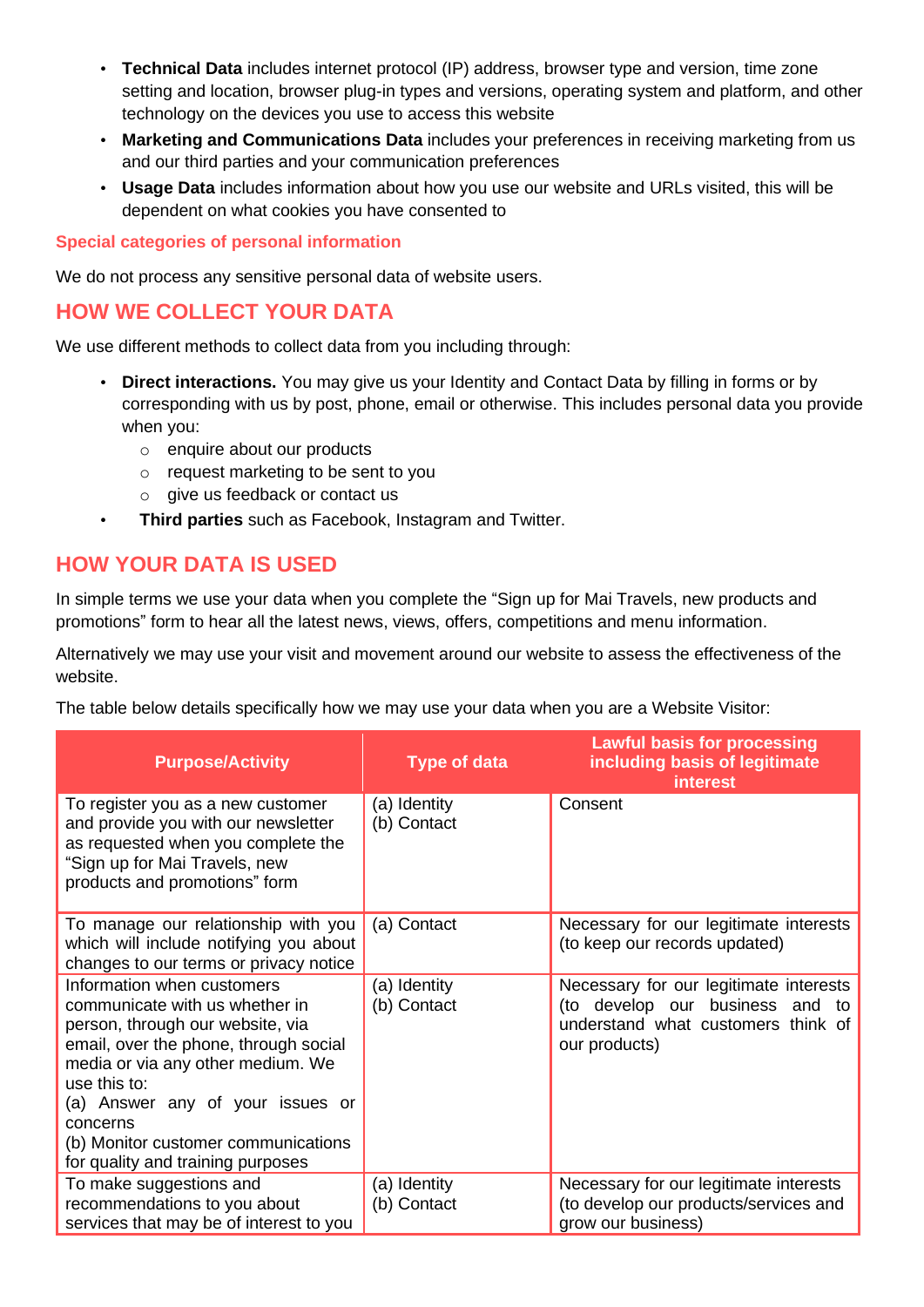|                                                                                                                                                                                                                                                | (c) Marketing and<br>Communications        |                                                                                                                    |
|------------------------------------------------------------------------------------------------------------------------------------------------------------------------------------------------------------------------------------------------|--------------------------------------------|--------------------------------------------------------------------------------------------------------------------|
| To administer and protect our<br>business and this website (including<br>troubleshooting, data analysis,<br>testing, and system maintenance)                                                                                                   | (a) Technical                              | Necessary for our legitimate interests<br>(for running our business, provision of<br>website and network security) |
| To use data analytics to improve our<br>website, marketing and user<br>experiences                                                                                                                                                             | (a) Identity<br>(b) Technical<br>(c) Usage | Necessary for our legitimate interests<br>(to develop our business and to inform<br>our marketing strategy)        |
| Information that we collect incidentally<br>from other sources or public sources,<br>including information presented on our<br>social media platforms, to:<br>(a) Maintain market awareness<br>(b) Build and maintain social media<br>branding | (a) Marketing and<br>Communications        | Necessary for our legitimate interests<br>(to develop our products/services and<br>grow our business)              |

## **Marketing**

**Third-party marketing -** we will not share your data with any third parties for the purposes of direct marketing.

**Opting out -** you can ask us to stop sending you marketing messages at any time by following the opt-out links on any marketing message sent to you.

**Cookies -** you can set your browser to refuse all or some browser cookies, or to alert you when websites set or access cookies. If you disable or refuse cookies, please note that some parts of this website may become inaccessible or not function properly. For more information about the cookies we use, please see [https://www.maitaiko.co.uk/cookie-policy/.](https://www.maitaiko.co.uk/cookie-policy/)

**Change of purpose –** Your data will only be used for the purposes for which we collected it, unless we reasonably consider that we need to use it for another reason and that reason is compatible with the original purpose. If you wish to get an explanation as to how the processing for the new purpose is compatible with the original purpose, please contact us at *[enquiries@taikofoods.co.uk](mailto:enquiries@taikofoods.co.uk)*.

If we need to use your data for an unrelated purpose, we will notify you and we will explain the legal basis which allows us to do so.

## **Children**

While our website is designed for a general audience, we will not knowingly collect information of children under the age of 13, and in some jurisdictions the personal information of children under the age 16.

If you believe we might have any personal information from or about a person under the age of 13 (or under the age of 16 in some jurisdictions), please email us at *[enquiries@taikofoods.co.uk](mailto:enquiries@taikofoods.co.uk)*.

# **WHO WE SHARE YOUR DATA WITH**

There are certain circumstances where we may need to share your data with our third party service providers. For example, if you use our "Sign up for Mai Travels, new products and promotions" form, we use a CRM system to email you the newsletter and your details will be processed in America. If you accept analytical cookies or advertising cookies your unique id and Technical Data may be shared with Google and Facebook, please see our<https://www.maitaiko.co.uk/cookie-policy/> for more information about cookies. Other third-party service providers include our IT systems where the information will be stored or used to contact you, for example Microsoft.

Your data may be transferred to other third party organisations in certain scenarios:

● if we discuss selling or transferring part or all of our business – the information may be transferred to prospective purchasers under suitable terms as to confidentiality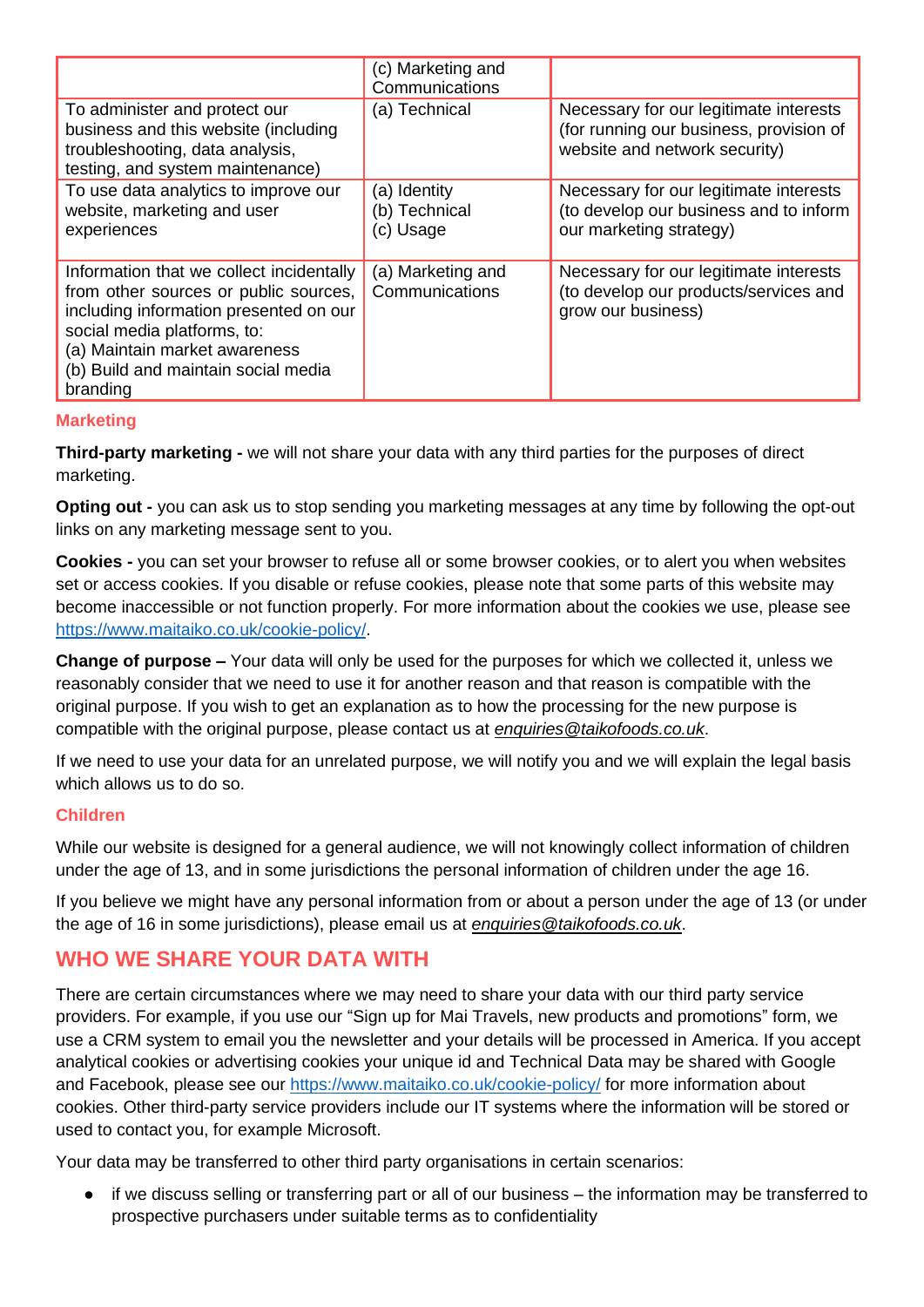- if we are reorganised or sold, information may be transferred to a buyer who can continue to provide services to you
- if we're required to by law, or under any regulatory code or practice we follow, or if we are asked by any public or regulatory authority – for example the Police
- if we are defending a legal claim your information may be transferred as required in connection with defending such claim

In all cases we ensure that we have appropriate technical and organisational measures in place to protect your data to the highest standard.

# **TRANSFERRING DATA OUTSIDE THE UK**

Most of our data processing takes place within the UK, however we employ some services which are based outside of the UK. In these cases, limited personal data is passed to another country (e.g. USA).

Whenever we transfer your data out of the UK, we ensure a similar degree of protection is afforded to it by ensuring at least one of the following safeguards is implemented:

- We will only transfer your data to countries that have been deemed to provide an adequate level of protection for personal data under the UK adequacy regulations. For further details, see Information Commissioner's Office (ICO): Adequacy of the [protection of personal data in non-UK](https://ico.org.uk/for-organisations/guide-to-data-protection/guide-to-the-general-data-protection-regulation-gdpr/international-transfers-after-uk-exit/#adequacy)  [countries.](https://ico.org.uk/for-organisations/guide-to-data-protection/guide-to-the-general-data-protection-regulation-gdpr/international-transfers-after-uk-exit/#adequacy)
- Where we use certain service providers, we may use specific contracts approved by the European Commission and amended by the ICO which give personal data the same protection it has in the UK. For further details, see ICO's: [Model contracts for the transfer of personal data to third](https://ico.org.uk/for-organisations/guide-to-data-protection/guide-to-the-general-data-protection-regulation-gdpr/international-transfers-after-uk-exit/sccs-after-transition-period/)  [countries.](https://ico.org.uk/for-organisations/guide-to-data-protection/guide-to-the-general-data-protection-regulation-gdpr/international-transfers-after-uk-exit/sccs-after-transition-period/)
- In the absence of an adequacy decision or appropriate contractual safeguards we may rely on derogations for specific situations. For further details, see GDPR Article 49: [Derogations for](https://gdpr-info.eu/art-49-gdpr/)  [specific situations.](https://gdpr-info.eu/art-49-gdpr/)

Please contact us at *[enquiries@taikofoods.co.uk](mailto:enquiries@taikofoods.co.uk)*, if you want further information on the specific mechanism used by us when transferring your data out of the UK.

# **SECURITY MEASURES TO PROTECT YOUR DATA**

We have put in place appropriate security measures to prevent your data from being accidentally lost, used or accessed in an unauthorised way, altered or disclosed. In addition, we limit access to your data to those employees, agents, contractors and other third parties who have a business need to know. They will only process your data on our instructions, and they are subject to a duty of confidentiality.

We have put in place procedures to deal with any suspected personal data breach and will notify you and any applicable regulator of a breach where we are legally required to do so.

# **HOW LONG WILL WE USE YOUR DATA**

We will only retain your data for as long as reasonably necessary to fulfil the purposes we collected it for, including for the purposes of satisfying any legal, regulatory, tax, accounting or reporting requirements. We may retain your data for a longer period in the event of a complaint or if we reasonably believe there is a prospect of litigation in respect to our relationship with you.

To determine the appropriate retention period for your data, we consider the amount, nature and sensitivity of the data, the potential risk of harm from unauthorised use or disclosure of your data, the purposes for which we process your data and whether we can achieve those purposes through other means, and the applicable legal, regulatory, tax, accounting or other requirements.

In some circumstances you can ask us to delete your data, see below "Exercising your rights".

Sometimes we will anonymise your data (so that it can no longer be associated with you) for research or statistical purposes, in which case we may use this information indefinitely without further notice to you.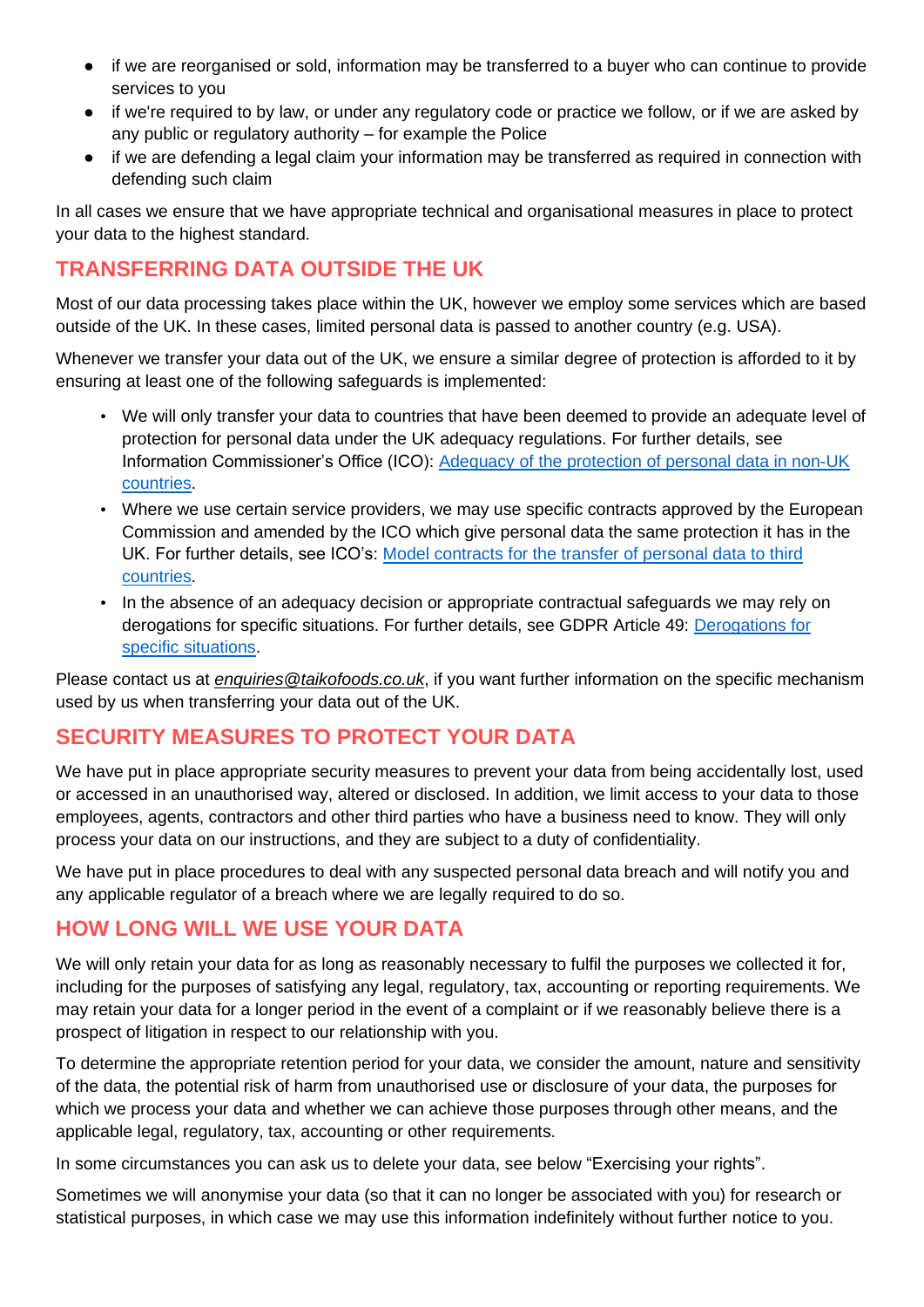# **EXERCISING YOUR RIGHTS**

Under certain circumstances, you have rights under data protection laws in relation to your personal data. You have the right to:

**Request access** to your personal data (commonly known as a "data subject access request"). This enables you to receive a copy of the personal data we hold about you and to check that we are lawfully processing it.

**Request correction** of the personal data that we hold about you. This enables you to have any incomplete or inaccurate data we hold about you corrected, though we may need to verify the accuracy of the new data you provide to us.

**Request erasure** of your personal data. This enables you to ask us to delete or remove personal data where there is no good reason for us continuing to process it. You also have the right to ask us to delete or remove your personal data where you have successfully exercised your right to object to processing (see below), where we may have processed your information unlawfully or where we are required to erase your personal data to comply with local law. Note, however, that we may not always be able to comply with your request of erasure for specific legal reasons which will be notified to you, if applicable, at the time of your request.

**Object to processing** of your personal data where we are relying on a legitimate interest (or those of a third party) and there is something about your particular situation which makes you want to object to processing on this ground as you feel it impacts on your fundamental rights and freedoms. You also have the right to object where we are processing your personal data for direct marketing purposes. In some cases, we may demonstrate that we have compelling legitimate grounds to process your information which override your rights and freedoms.

**Request restriction of processing** of your personal data. This enables you to ask us to suspend the processing of your personal data in the following scenarios:

- If you want us to establish the data's accuracy.
- Where our use of the data is unlawful, but you do not want us to erase it.
- Where you need us to hold the data even if we no longer require it as you need it to establish, exercise or defend legal claims.
- You have objected to our use of your data, but we need to verify whether we have overriding legitimate grounds to use it.

**Request the transfer** of your personal data to you or to a third party. We will provide to you, or a third party you have chosen, your personal data in a structured, commonly used, machine-readable format. Note that this right only applies to automated information which you initially provided consent for us to use or where we used the information to perform a contract with you.

**Withdraw consent** at any time where we are relying on consent to process your personal data. However, this will not affect the lawfulness of any processing carried out before you withdraw your consent. If you withdraw your consent, we may not be able to provide certain products or services to you. We will advise you if this is the case at the time you withdraw your consent.

If you wish to exercise any of the rights set out above, please contact us using *[enquiries@taikofoods.co.uk](mailto:enquiries@taikofoods.co.uk)*.

Individuals have a right to access personal data held about them. Should an individual whose data we store pursuant to our service agreement with our franchise partner, approach us to seek access, correction, amendment, or deletion of inaccurate data, we will ask them to direct their query to the franchise partner, the controller of such information. Then it will be up to the franchise partner to fulfil your request and we will assist as required.

## **No fee usually required**